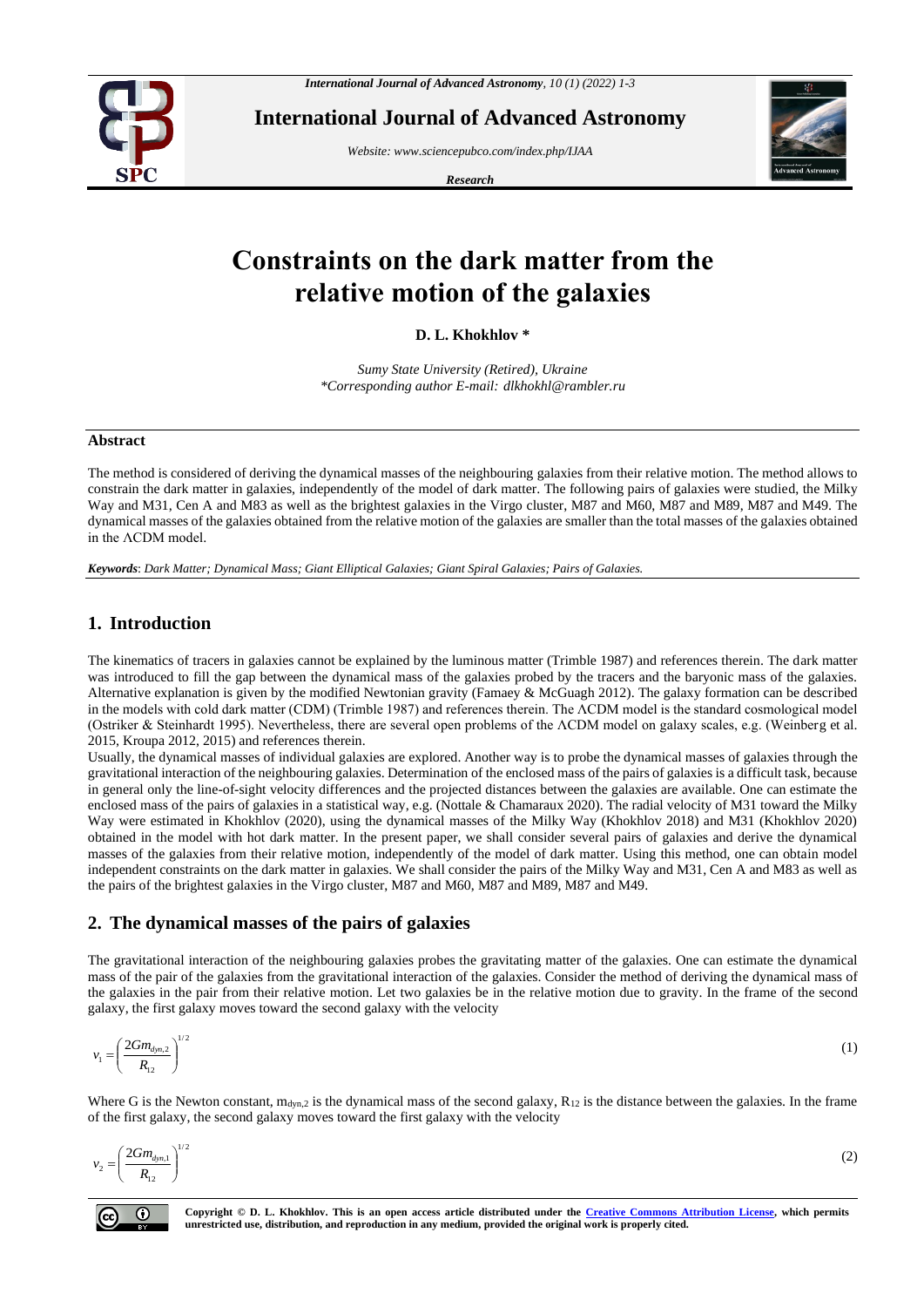Where  $m_{dyn,1}$  is the dynamical mass of the first galaxy. The relative radial velocity of the galaxies is given by

$$
v_{12} = v_1 + v_2. \tag{3}
$$

For simplicity, suppose that  $m_{dyn,1} = m_{dyn,2}$ . In this case,  $v_1 = v_2 = v_{12} / 2$ . Proceeding from eqs. (1,2), the dynamical masses of the galaxies are given by

$$
m_{\text{dyn,1}} = m_{\text{dyn,2}} = \frac{v_{12}^2 R_{12}}{8G}.
$$
 (4)

The above considered method constrains the average mass of the galaxies in the pair. The method is meaningful for the galaxies of the comparable masses. Using this method, one can obtain the dynamical masses of the galaxies, independently of the model of dark matter. Consider the pair of the Milky Way and M31 which are the largest galaxies in the Local Group. Both the Milky Way and M31 are giant spiral (late type) galaxies. Estimate the dynamical masses of the Milky Way and M31 from eq. (4). The observational radial velocity of M31 toward the Milky Way is  $109.3 \pm 4.4$  km s<sup>-1</sup> (van der Marel et al. 2012) at the distance 770 kpc. Calculation gives the dynamical masses of the Milky Way and M31,  $m_{dyn,MW} = m_{dyn,M31} = 2.7 \times 10^{11}$  mo.

The observational stellar masses of the Milky Way and M31 are  $m^*$ ,  $_{MW} = (5 \pm 1) \times 10^{10}$  mo (Bland-Hawthorn & Gerhard 2016) and  $m^*$ ,  $_{M31}$  $= 1.3 \times 10^{11}$  mo (Corbelli et al. 2010) respectively. The dynamical-to-stellar mass ratio for the pair of the Milky Way and M31 is m<sub>dyn</sub>,  $MW+M31 / m*$ ,  $MW+M31 = 2.9$ .

Compare the dynamical masses of the Milky Way and M31 obtained from their relative motion with those obtained from the rotation curves of the galaxies. In the ΛCDM model, the total mass of the Milky Way within the virial radius 282 kpc is  $m_{vir,MW} = 1.3 \times 10^{12}$  m<sub>0</sub> (Bland-Hawthorn & Gerhard 2016), the total mass of M31 within the virial radius 270 kpc is  $m_{vir,M31} = 1.3 \times 10^{12}$  mo (Corbelli et al. 2010). The total masses of the Milky Way and M31 obtained in the ΛCDM model are 5 times larger than the dynamical masses of the Milky Way and M31 obtained from their relative motion.

Consider the pair of Cen A and M83 which are the central galaxies of the subgroups of the complex CenA/M83 group. Cen A is a giant elliptical (early type) galaxy, and M83 is a giant spiral (late type) galaxy. Estimate the dynamical masses of Cen A and M83 from eq. (4). The observational radial velocity of Cen A outward M83 is  $35 \text{ km s}^{-1}$  (Karachentsev et al. 2007) at the distance 1.73 Mpc. Calculation gives the dynamical masses of Cen A and M83 due to the radial motion,  $m_{dyn,rad,CBA} = m_{dyn,rad,MS3} = -0.6 \times 10^{11}$  m<sub>o</sub>. The observational relative tangential velocity of Cen A and M83 is  $69 \text{ km s}^{-1}$  (Karachentsev et al. 2007). For the tangential motion, one should replace the factor 1/8 in eq. (4) by the factor 1/4. Calculation gives the dynamical masses of Cen A and M83 due to the tangential motion, m<sub>dyn,tan,CenA</sub>  $=$  m<sub>dyn,tan,M83</sub>  $=$  4.8  $\times$  10<sup>11</sup> m<sub>0</sub>. The total dynamical masses of Cen A and M83 are m<sub>dyn,CenA</sub>  $=$  m<sub>dyn,M83</sub>  $=$  4.8  $-$  0.6  $=$  4.2  $\times$  10<sup>11</sup> m<sub>0</sub>.

The stellar masses of Cen A and M83 can be obtained from their luminosities in the K-band taken from 2MASS,  $LK_{CenA} = 1.5 \times 10^{11}$  Lo and L<sub>K,M83</sub> =  $0.7 \times 10^{11}$  Lo. The stellar mass-to-light ratio, m\*,o / L<sub>K,</sub>o = 1, gives the stellar masses of Cen A and M83, m\*,cenA =  $1.5 \times 10^{11}$ mo and  $m*_{M83}= 0.7 \times 10^{11}$  mo, respectively. The dynamical-to-stellar mass ratio for the pair of Cen A and M83 is m<sub>dyn,CenA+M83</sub>/ m<sub>\*</sub>,CenA+M83  $= 3.8$ . This is larger than the value 2.9 for the pair of the Milky Way and M31.

Compare the dynamical masses of Cen A and M83 obtained from their relative motion with those obtained in the ΛCDM model. The total masses of Cen A and M83 in the ΛCDM model can be obtained from the stellar mass - halo mass relation (Behroozi et al. 2013). We shall take the halo masses in the low limit. Then, the halo masses of Cen A and M83 are  $m_{h, Cen} = 1.5 \times 10^{13}$  mo and  $m_{h, M83} = 3.0 \times 10^{12}$  mo, respectively. The total masses of Cen A and M83 obtained in the ΛCDM model are larger than the dynamical masses of Cen A and M83 obtained from their relative motion by factors of 36 and 7 respectively.

Consider the gravitational interaction of the brightest galaxies in the Virgo cluster. We shall consider the motion due to gravity of the galaxies M60, M89, M49 toward M87 situated in the centre of the Virgo cluster. All the galaxies are giant elliptical (early type) galaxies. Consider the pair of M87 and M60. Estimate the dynamical masses of M87 and M60 from eq. (4). The radial velocity of M60 toward M87 obtained from the X-ray data analysis is 1030 km  $s^{-1}$  (Wood et al. 2017) at the distance 0.97 Mpc. Calculation gives the dynamical masses of M87 and M60,  $m_{dyn,M87} = m_{dyn,M60} = 3.0 \times 10^{13}$  mo.

The stellar masses of M87 and M60 can be obtained from their luminosities in the V-band taken from NED,  $L_{V,MS7} = 1.34 \times 10^{11}$  L<sub>o</sub> and  $L_{V, M60} = 1.05 \times 10^{11}$  L<sub>o</sub>. Taking the stellar mass-to-light ratio, m<sup>\*</sup>, $\omega/L_{V, Q} = 6$ , the stellar masses of M87 and M60 are estimated to be m<sup>\*</sup>,M87  $= 8 \times 10^{11}$  mo and m\*,M60 = 6.3  $\times 10^{11}$  mo respectively. The dynamical-to-stellar mass ratio for the pair of M87 and M60 is mdyn,M87+M60 /  $m$ <sup>\*</sup>,  $M87+M60 = 42$ .

Consider the pair of M87 and M89. Estimate the dynamical masses of M87 and M89 from eq. (4). The radial velocity of M89 toward M87 obtained from the X-ray data analysis is 1680 km  $s<sup>-1</sup>$  (Machacek et al. 2006) at the distance 0.35 Mpc. Calculation gives the dynamical masses of M87 and M89,  $m_{dyn,M87} = m_{dyn,M89} = 2.9 \times 10^{13}$  mo.

The stellar mass of M89 can be obtained from the luminosity in the V-band taken from NED,  $L_{V,M89} = 4.39 \times 10^{10}$  L<sub>o</sub>. Taking the stellar mass-to-light ratio, m\*,o / Lv,o = 6, the stellar mass of M89 is estimated to be m\*,M89 =  $2.6 \times 10^{11}$  mo. The dynamical-to-stellar mass ratio for the pair of M87 and M89 is  $m_{dyn, M87+M89} / m$ \*,  $m_{87+M89} = 55$ .

Consider the pair of M87 and M49. Estimate the dynamical masses of M87 and M49 from eq. (4). The radial velocity of M49 toward M87 obtained from the kinematics analysis is 750 km s<sup>-1</sup> (Gavazzi et al. 1999) at the distance 1.35 Mpc. Calculation gives the dynamical masses of M87 and M49 due to the radial motion,  $m_{dyn,rad,M87} = m_{dyn,rad,M49} = 2.2 \times 10^{13}$  mo. The observational relative tangential velocity of M49 and M87 is 310 km s<sup>-1</sup> (Smith et al. 2000). For the tangential motion, one should replace the factor 1/8 in eq. (4) by the factor 1/4. Calculation gives the dynamical masses of M87 and M49 due to the tangential motion,  $m_{dyn,tan,M87} = m_{dyn,tan,M49} = 0.7 \times 10^{13}$  mo. The total dynamical masses of M87 and M49 are m<sub>dyn,M87</sub> = m<sub>dyn,M49</sub> = 2.2 + 0.7 = 2.9  $\times$  10<sup>13</sup> m<sub>0</sub>.

The stellar mass of M49 can be obtained from the luminosity in the V-band taken from NED,  $L_{V,M49} = 1.78 \times 10^{11}$  L<sub>o</sub>. Taking the stellar mass-to-light ratio, m\*, $\omega / L_{V, \Theta} = 6$ , the stellar mass of M49 is estimated to be m\*,M49 = 10.7 × 10<sup>11</sup> m $\omega$ . The dynamical-to-stellar mass ratio for the pair of M87 and M49 is  $m_{dyn, M87+M49} / m$ \*,  $M87+M49 = 31$ .

Compare the dynamical mass of M87 obtained from the motion of M60, M89, M49 toward M87 with that obtained from the rotation curve of M87 in the ΛCDM model. Oldham & Auger (2016) used kinematics of the globular clusters and satellite galaxies to explore the mass distribution in M87. They considered ΛCDM model with four dark matter profiles as well as isotropic and anisotropic stellar profiles. For NFW dark matter profile and isotropic stellar profile, the total mass of M87 within the virial radius  $R_{vir} = 1.6$  Mpc is  $m_{vir,M87} = 2.5 \times 10^{14}$ mo. The total mass of M87 within the radius 0.35 Mpc (distance to M89) is  $\sim 4.5 \times 10^{13}$  mo, within the radius 0.97 Mpc (distance to M60)  $\sim 1.5 \times 10^{14}$  m<sub>o</sub>, within the radius 1.35 Mpc (distance to M49)  $\sim 2.0 \times 10^{14}$  m<sub>0</sub>. The total mass of M87 obtained in the ΛCDM model is